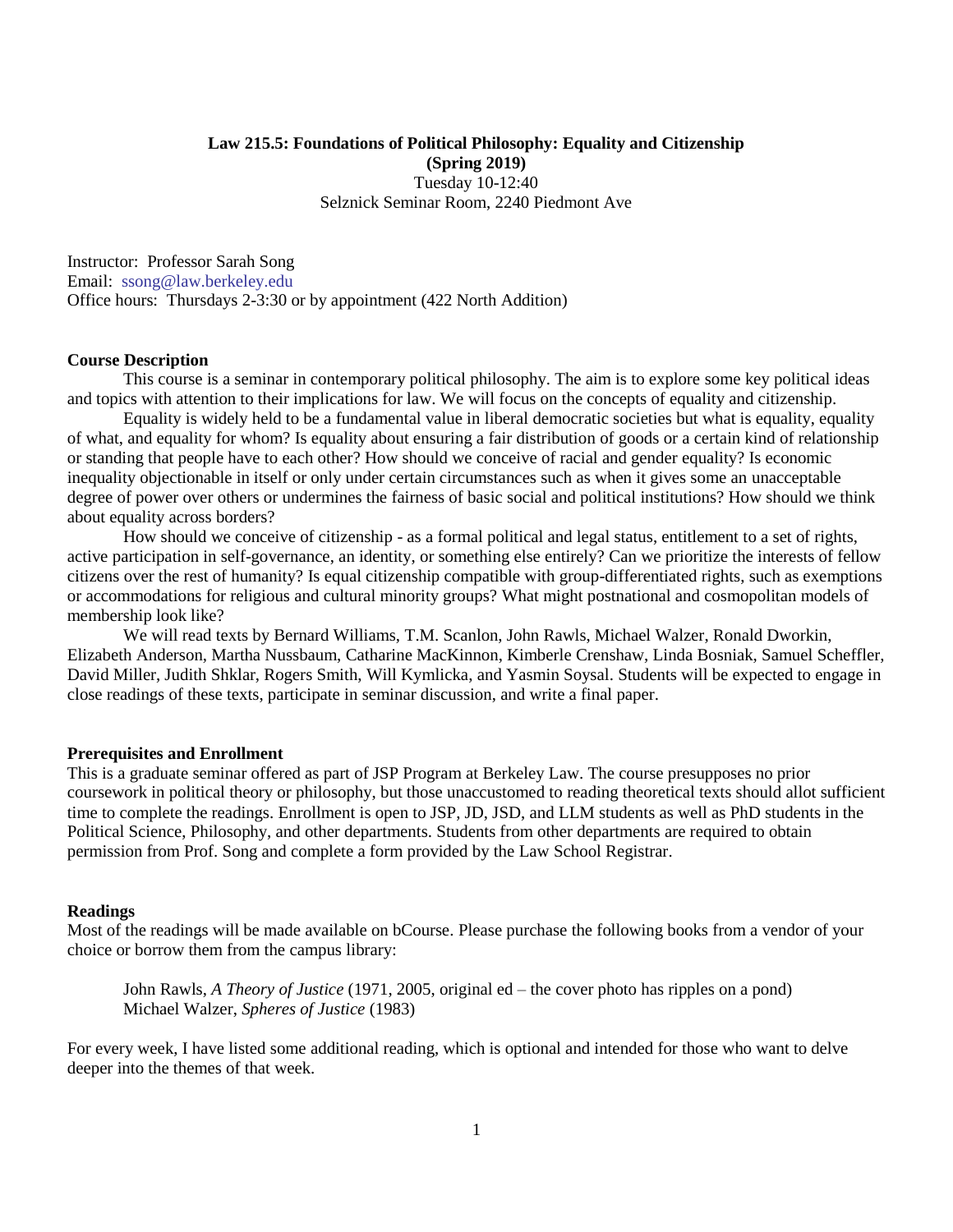## **Requirements**

- Reading and participation: Complete each week's reading and come to class prepared to discuss it. Some of the texts are quite dense and will require time and energy to digest. Please remember quality is just as, if not more, important than quantity when it comes to participation.
- Attention and engagement: Not only do I want you to attend class but I also want your attention and engagement in every class. To minimize distractions and maximize engagement, the use of laptops is discouraged. You may bring tablets (iPad, Kindle) to class in order to refer to the readings, or if you have access to a printer, please print out the readings. I encourage you to purchase a notebook to take notes in class. I will sometimes provide handouts of particularly dense readings. If you absolutely must use a laptop, please speak with Prof. Song.
- Reflection papers (no more than 500 words each): You are required to write two reflection papers. Choose one week from the first half of the course on "Equality" and one week from the second half of the course on "Citizenship." You might develop a question or a series of questions that emerge from your reading, provide observations about what you think is important or surprising, and/or identify points of connection or disagreement with the readings for that week or from previous weeks. The aim is to provide a carefully thought-out reaction to the readings. Post your paper on bCourse by 5pm Monday. Everyone is encouraged to read one another's reflection papers before class. I will ask students who've written reflection papers for a particular week to lead off class discussion.
- Seminar paper: 15-20 page paper (double-spaced, 12-pt *Times New Roman* font, 1-inch margins) due on **May 6.** You must submit a short paper sketch by **April 16**. Your paper should consider some question(s) and author(s) we discuss in the course, but it need not be limited to those questions and authors. I will provide a list of possible topics in the middle of the semester. You are welcome to develop your own topic. All of the papers should aim to demonstrate clear thinking, close attention to argument, reflection on distinctions between concepts and cases, and illustration of theoretical points through real-world examples and/or imaginative hypotheticals.

# **Schedule and Readings**

Jan 8. Introductions, course overview, and kicking off discussion of the idea of equality Bernard Williams, "The Idea of Equality" (1962), *In the Beginning was the Deed,* 97-114 T.M. Scanlon, "When Does Equality Matter?" (2004)

Further (optional) reading: S. Gosepath, "Equality," *Stanford Encyclopedia of Philosophy* (2011), section 2.1-2.4 Harry Frankfurt, "Equality as a Moral ideal," *Ethics* 98 (1987) (excerpt)

# **EQUALITY**

Jan 15. Rawls' liberal egalitarian theory of justice John Rawls, *A Theory of Justice* (1999), sections 1-5, 11-14, 22, 24-26, 29

Further reading: Normal Daniels ed., *Reading Rawls* (1975) Samuel Freeman ed., *The Cambridge Companion to Rawls* (2003)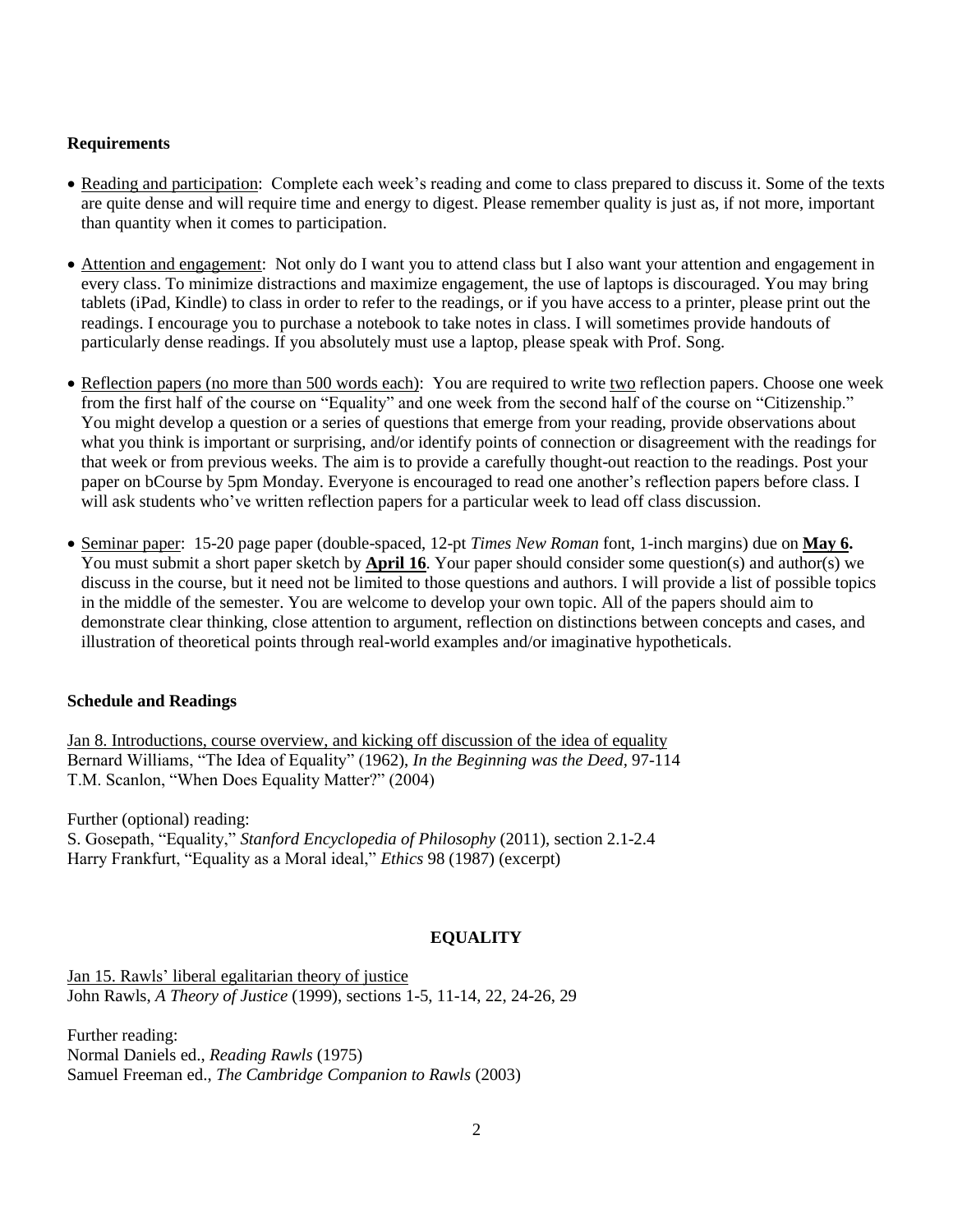Jan 22. A pluralistic approach to equality: Walzer's complex equality Michael Walzer, *Spheres of Justice,* chs. 1-4, 12

Further reading:

Ronald Dworkin, "To Each His Own" (review of Walzer), *New York Review of Books* (1983) David Miller and Michael Walzer, *Pluralism, Justice, and Equality* (1995)

Jan 29. Equality and individual responsibility

Ronald Dworkin, "What is Equality? Part 2: Equality of Resources," *Philosophy and Public Affairs* 10 (1981): 283- 345

Elizabeth Anderson, "What is the Point of Equality?" *Ethics* 109 (1999): 287-337

Further reading:

Richard Arneson, "Luck Egalitarianism Interpreted and Defended," *Philosophical Topics* 32 (2004) Samuel Scheffler, "What Is Egalitarianism?" *Philosophy and Public Affairs* 31 (2003)

Feb 5. Race and equality

Kwame Anthony Appiah, "Race, Culture, Identity: Misunderstood Connections," in *Color Conscious: The Political Morality of Race* (1996), 30-105 (you can skip 42-54, 56-64) Charles Mills, "Racial Equality," in *The Equal Society* (2015), 43-71

Further reading:

Ta-Nehisi Coates, "The Case for Reparations," *The Atlantic* (2014) Melvin Rogers, "Keeping the Faith" (review of Ta-Nehisi Coates), *Boston Review* (2017) Charles Mills, *The Racial Contract* (1997) Tommie Shelby, *We Who Are Dark: The Philosophical Foundations of Black Solidarity* (2005)

Feb 12. Gender and equality

Carol Gilligan, "Moral Orientation and Moral Development" (1987), excerpt Martha Nussbaum, "Human Capabilities, Female Human Beings" (1995), excerpt Catharine MacKinnon, "Difference and Dominance: On Sex Discrimination," *Feminism Unmodified* (1987), 32-45 Kimberlé Crenshaw, "Mapping the Margins: Intersectionality, Identity Politics, and Violence against Women of Color," *Stanford Law Review,* 43:6 (1991), excerpt

Further reading: Carole Pateman, *The Sexual Contract* (1988)

Feb 19. Equality across borders: Does a commitment to equality require open borders? Joseph Carens, "Aliens and Citizens: The Case for Open Borders," *Review of Politics* 49 (1987): 251-73 Sarah Song, "Does Justice Require Open Borders?" in *Immigration and Democracy* (2018), 77-92

Further reading:

Michael Blake, "Immigration," *A Companion to Applied Ethics* (2005) Sarah Song, "Political Theories of Migration," *Annual Review of Political Science* (2018) Christopher Heath Wellman, "Immigration and Freedom of Association," *Ethics,* 119/1 (2008)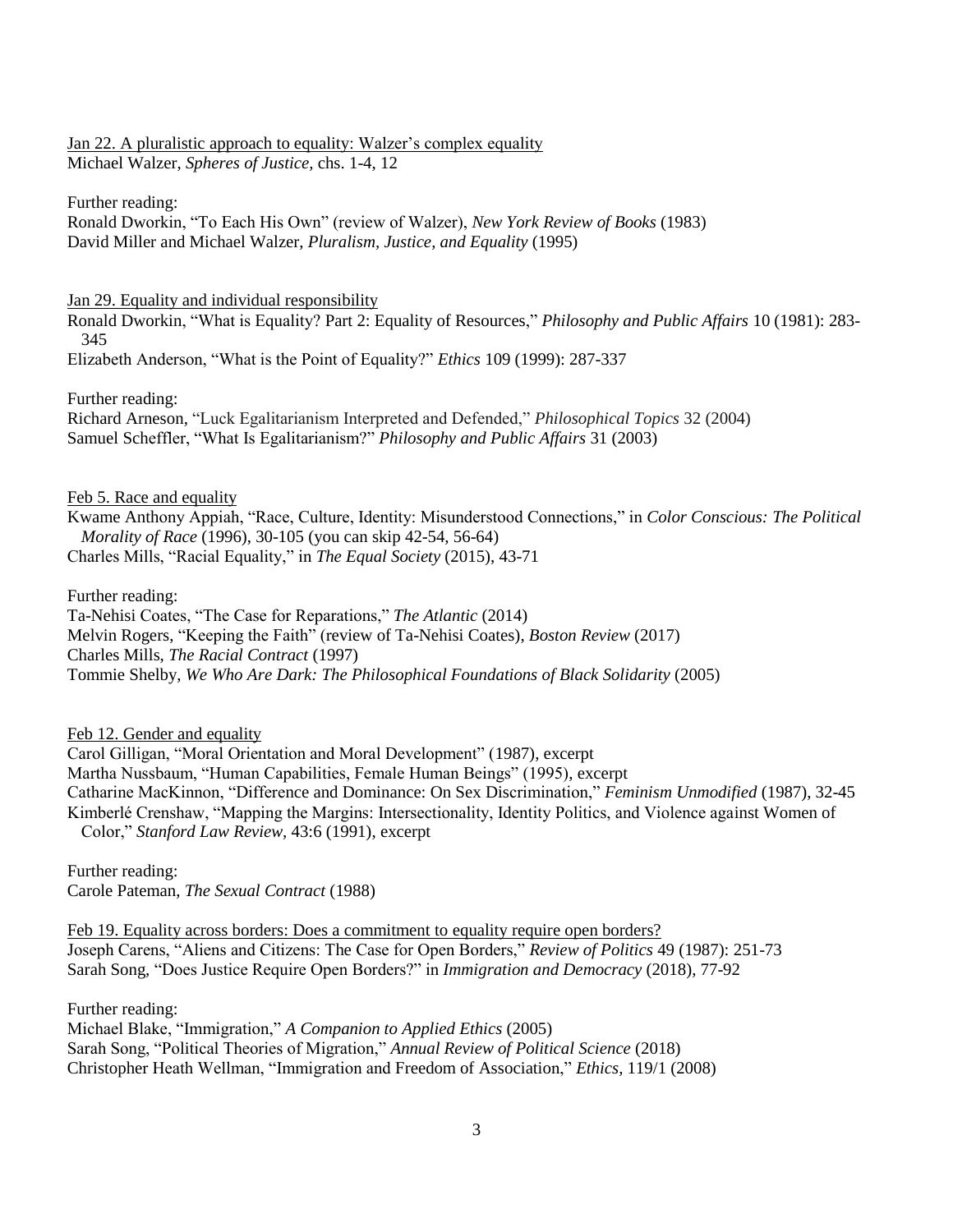## **CITIZENSHIP**

Feb 26. What is citizenship? Why does it matter?

J.G.A. Pocock, "The Ideal of Citizenship since Classical Times" (1992), 29-52 Linda Bosniak, "Defining Citizenship," in *The Citizen and the Alien* (2006), 17-36 Linda Kerber, "The Meanings of Citizenship," *Journal of American History* 84 (1997): 833-54

Further reading:

Will Kymlicka and Wayne Norman, "Return of the Citizen: A Survey of Recent Work on Citizenship Theory," *Ethics* 104 (1994)

Ronald Beiner ed., *Theorizing Citizenship* (1992)

Rogers Smith, *Civic Ideals: Conflicting Visions of Citizenship in U.S. History* (1997)

Mar 5. Acquiring citizenship: jus soli, jus sanguinis, and consent Peter Schuck & Rogers Smith, *Citizenship without Consent* (1985), ch. 1, 4-5 Schuck & Smith, "Trump is half-right. Congress can end birthright citizenship." *Washington Post,* Oct 31, 2018 Peter Spiro, "Born American," in *Beyond Citizenship* (2008), 9-32

Further reading:

Gerald Neuman, "Book Review: Back to Dred Scott?" 24 *San Diego Law Review* 485 (1987)

Gerald Neuman, "Justifying U.S. Naturalization Policies," *Virginia Journal of International Law* 35 (1994)

Ayelet Shachar, *Birthright Lottery: Citizenship and Global Inequality* (2009)

Sarah Song, "What Does It Mean to Be an American?" *Daedalus: Journal of the American Academy of Arts and Sciences* 138 (2009)

Jacqueline Stevens, *States without Nations: Citizenship for Mortals* (2010)

Mar 12. The substance and worth of citizenship: Does citizenship make a difference? Linda Bosniak, "The Difference that Alienage Makes," *The Citizen and the Alien* (2006), ch. 3 (pp.37-76) Peter Spiro, "Take It or Leave It American," *Beyond Citizenship* (2008)

Further reading:

T. H. Marshall, "Citizenship and Social Class" (1950) Judith Shklar, *American Citizenship: The Quest for Inclusion* (1991) Hiroshi Motomura, *Americans in Waiting: The Lost Story of Immigration and Citizenship in the U.S.* (2006) Sarah Song, "Democracy and Noncitizen Voting Rights," *Citizenship Studies* 13 (2009)

Mar 19. Citizenship and national identity: Do you have special obligations to your fellow citizens that you don't have to the rest of humanity?

David Miller, *On Nationality* (1995), chs. 2-3 (pp. 17-80)

Thomas Pogge, "Moral Universalism & Global Economic Justice," *World Poverty & Human Rights* (2002), 97-123

Further reading:

Thomas Nagel, "The Problem of Global Justice," *Philosophy & Public Affairs,* 33 (2005): 113-47 Joshua Cohen and Charles Sabel, "Extra Rempublicam Nulla Justitia?" *P&PA* 34 (2006): 147-75 A.J. Julius, "Nagel's Atlas," *P&PA* 34 (2006): 176-92 Samuel Scheffler, "Liberalism, Nationalism, & Egalitarianism," *Boundaries & Allegiances* (2001), 66-81 Rogers Smith, *Stories of Peoplehood: The Politics and Morals of Political Membership* (2003) Yael Tamir, *Liberal Nationalism* (1993)